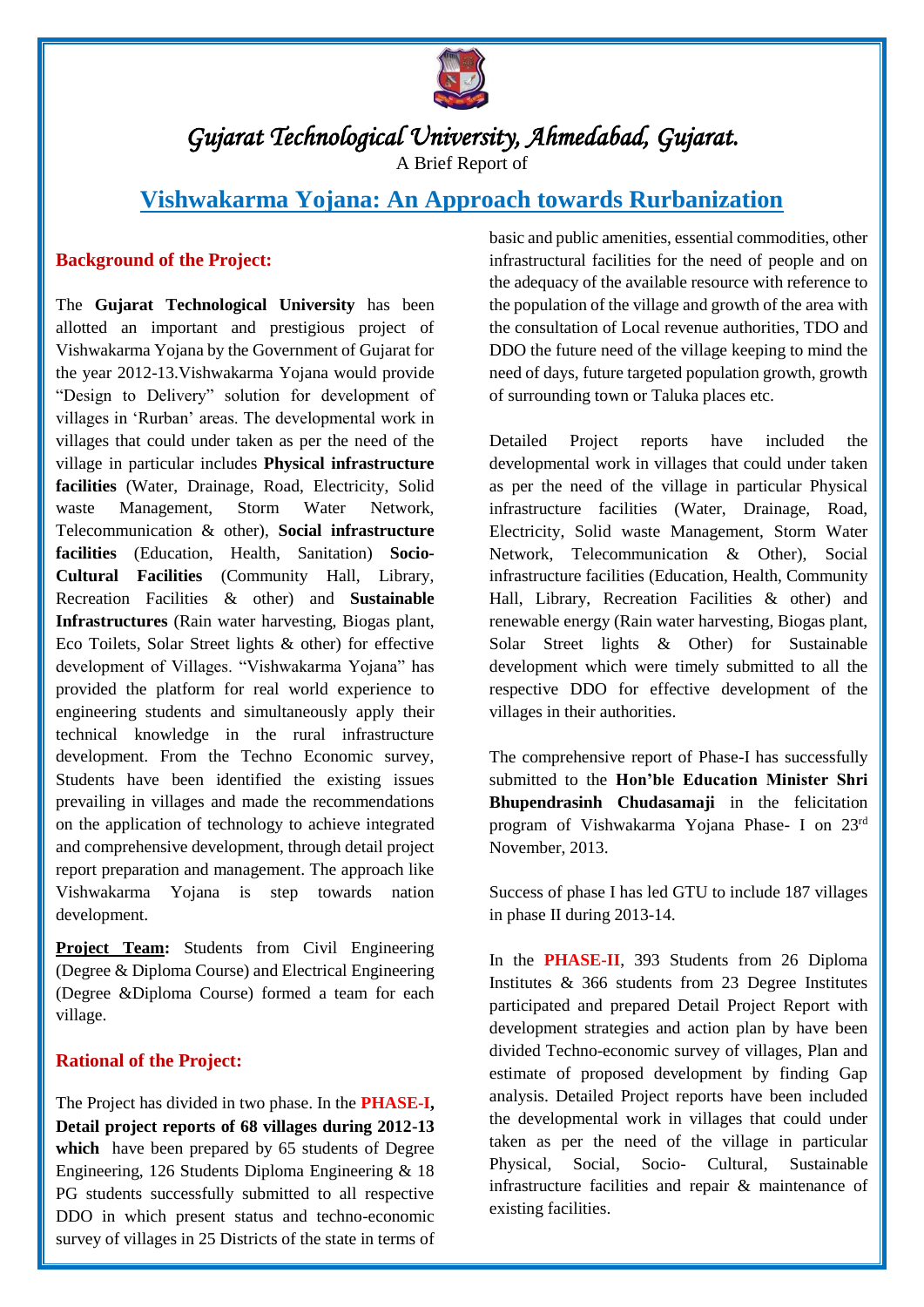### **Aim of the Project:**

### **"Developing village with a 'rural soul' but with all urban amenities that a city may have"**

Aim of the project is to provide urban amenities in rural areas while maintaining the rural soul. This will help in developing villages in sustainable manner, reduce migration from villages and prevent the cities from the urban pressure.

# **Objectives:**

**Creation of infrastructure - connectivity, civic and social infrastructure along with provision of alternative livelihood generation are the key pillars.**

- Basic **Physical Infrastructure** Water Supply, Transport, Sewerage and Solid Waste Management should be the priority focus and be provided.
- Basic **Social Infrastructure** Health and Education facilities should be provided and ensure proper delivery of facilities to village dwellers.
- $\triangleright$  Promote integrated development of rural areas with provision of quality **housing,** better **connectivity**, **employment** opportunities and supporting physical and social infrastructure.
- Reduce **migration** from rural to urban areas due to lack of basic services and sufficient economic activities in rural areas.
- $\triangleright$  Internal roads within village settlement, Efficient **Mass Transportation systems** to improve connectivity between urban and rural areas, Public transportation facilities that need to be developed like bus stops, transport depot etc
- Identification of **sanitation** facilities that need improvement – sewerage and drainage line for household connection, door to door solid waste collection & dumping facilities
- **Electricity** connections like street lighting that is energy efficient and eco-friendly
- $\triangleright$  Refurbishing of village lakes, water tanks and wells, construction of **rain water harvesting structures**  for sustainable Development.
- Development of **socio culture facilities** like **community hall, public library, recreational activitie**s and repairing of existing amenities
- **Repair & maintenance** of Existing Public Buildings like Gram Panchayat, Public Library, School Buildings, Health Center, Public Toilet Block & Other.

**Methodology-Implementation:** The techno-economic survey of villages has been conducted in different districts of the Gujarat state in terms of basic and public

amenities, other infrastructural facilities. The project had been divided into three parts:

**Techno-economic survey of villages:** Collected all essential information from village such as: Household data, Occupational detail, Water facilities, Drainage facilities, Sanitation availability, Storm water network, Solid waste Management facilities, Electricity Networks, Recreation facilities, Education facilities, Health Facilities, Transportation facilities, Road network, Irrigation system, Use of non-conventional energy sources, Migration rate, Literacy rate and other necessary data.

**Development document preparation:** Plan and estimate of proposed development by assessing gap analysis

**Detailed Project report (DPR):** Preparation of development strategies and action plan

**Data Analysis:** GAP analysis for all the selected villages were performed by comparing existing with the required facilities. Rural Planning Norms and UDPFI (Urban Development Plans, Formulation and Implementation) guidelines were taken as a reference for providing infrastructure facilities.

**Design Proposals:** As per the gap analysis the proposed development and planning strategies have been designed as per all the regulations and norms along with the consultation of concerned Government Officials (TDO, DDO & Sarpanch). Students of all respective villages have prepared design proposals for essential infrastructure facilities, prepared ready to execute documents, Detail estimates with abstract sheet, Measurement sheets, Recapitulation Sheet and Detail Drawings.

In the designing Phase, the students have proposed various designs from the

- **Physical infrastructure facilities** (Water, Drainage, Road, Electricity & Solid- liquid waste Management)
- **Social infrastructure facilities** (Education, Health & Sanitation facilities)
- **Socio-cultural facilities** (Community Hall, Library, Recreation Facilities & other)
- **Sustainable infrastructures** (Rain water harvesting, Biogas plant, Solar Street lights, Eco sanitation & other) and
- **Repair & Maintenance** of public buildings for overall development of village.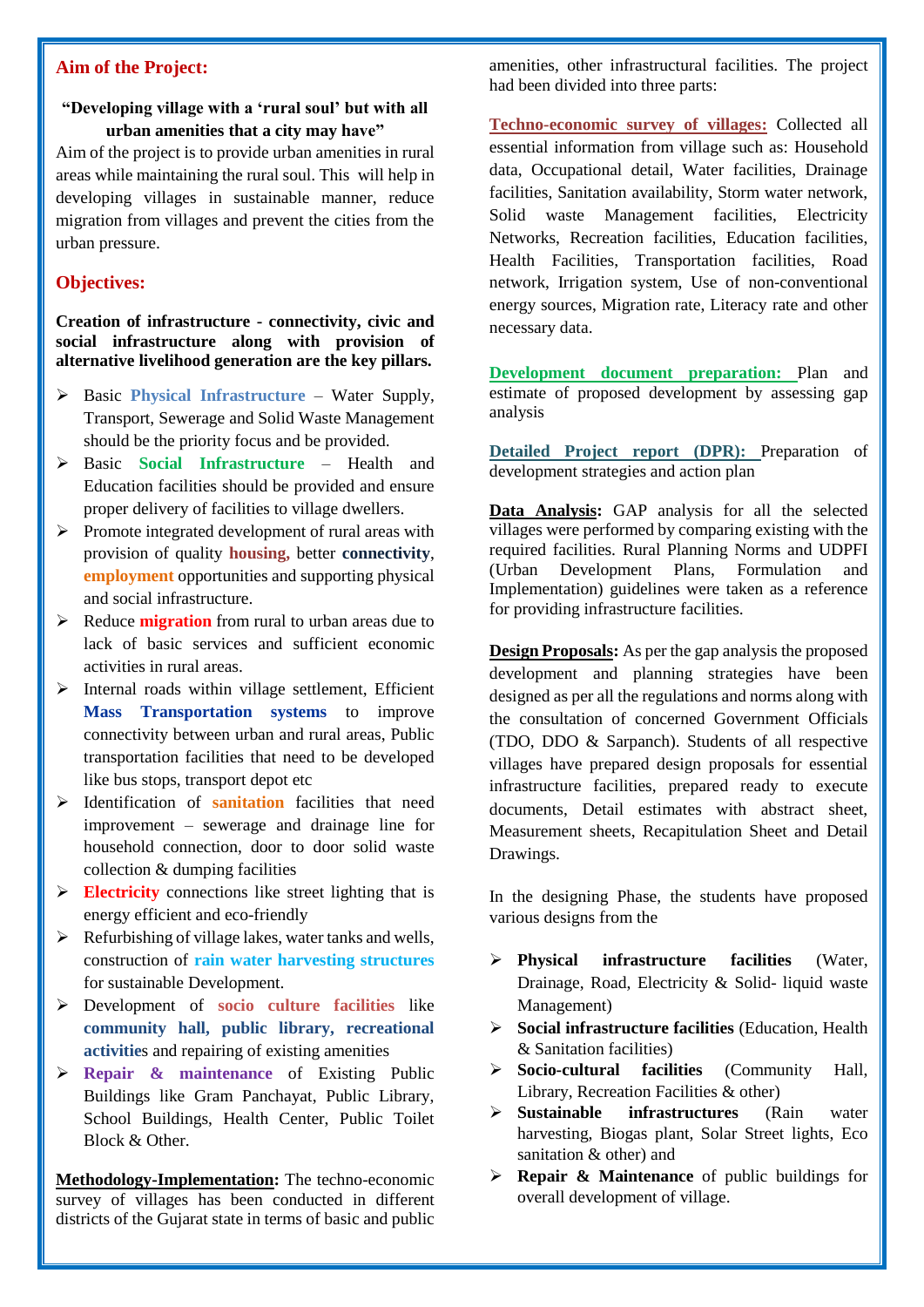#### **Recommendations & Suggestions:**

On the basis of Data analysis students have suggested various recommendations and suggestions for over all development of villages.

- For essential water distribution-Rain Water Harvesting, Artificial Recharge, Recycled water from Sewage Treatment plant can be effective future solutions.
- Rain water harvesting system has been suggested and planned for all the Public Buildings in Phase-I & Phase- II.
- 'Low-cost sewerage and sewage treatment system with total sanitation' has been suggested for few villages having problem of Land and water pollution.
- Village approach road and internal road for better Transport conditions of villages has been recommended.
- Identified Electricity network problems & Energy audit have been performed for various public buildings and solutions given with various nonconventional energy sources.
- Integrated Sustainable Solid & Liquid Resource Management - TAPI Model has been suggested for efficient Sewerage and Water Management services with less input, more outcome and livelihood generation for Villages.
- The Gujarat Government is promoting the Total Sanitation Campaign (TSC) and Community Rural Sanitation Program which is about to be implemented in all the selected villages for better sanitation facility.
- Education facilities from grass root level-Aaganwadi to ITI has been suggested and planned as per requirement.
- Health facilities such as Dispensaries, Child welfare & Maternity homes, Primary Health Center and Community Health Centre are recommended and planned as per norms and population growth.
- Socio cultural facilities like Community hall, play grounds, Parks, Library, Garden, Eco parks, Beautification of pond(water can be stored in monsoon), Natural water sources beautification and others have been suggested and planned for some villages.
- Eco sanitation, Biogas Plant, waste to energy models can be implemented in villages for sustainable development.
- Fish markets, Agro based activity centers, politary farms, vegetable markets and other proposals according to the locations have been suggested for

**livestock management**. More participation in scheme like Mahatma Gandhi National Employment Guarantee Act can become the better solutions for employment as well as village development.

### **Project Activities:**

The hard work, put in by the GTU students and faculty members, has made this project a great success. The design of the process, building capacities through statewide seminar, meetings, workshop and a continuous set of motivational visits as in table have contributed to making the project a success during the second year as in Table. DDOs, TDOs and the local authorities have freely given their time and discussed with the students and Nodal Officers their vision for the future of the village. These discussions have formed an important resource for the success of the project.

# **Achievements:**

The contribution and the hard work put up by the GTU Students has made this project going on a smooth sail and indeed it is a huge success.

Pond development & Sunset point development is already implemented in the **Ahwa** village of Dang district by the authorities. Also the design proposed by students are going to be implemented by village authorities of **Bholav, Zadeshwar, & Palej** villages.

#### **Future Action plan:**

- $\checkmark$  Maximum participation from NGO, Public Private Partnership authorities and other need to be identified for development process
- $\checkmark$  Involvement of stake holders from planning phase
- $\checkmark$  Developing new technologies for effective development
- $\checkmark$  Designing of Model Rurban Town
- $\checkmark$  More Expert sessions and Technical skill enhancement of Students

**Conclusion:** Long-range planning must take place in a public forum, with opportunities for public participation, if it is to be representative. The support of the community can also foster improved implementation opportunities. An approach that has been used successfully when planning for the future of a community involves preceding the planning process with an exercise designed to develop vision of the future for the "Vishwakarma Yojana". By developing Rural India, the future scenario for urbanization can be change in Sustainable manner.

\_\_\_\_\_\_\_\_\_\_\_